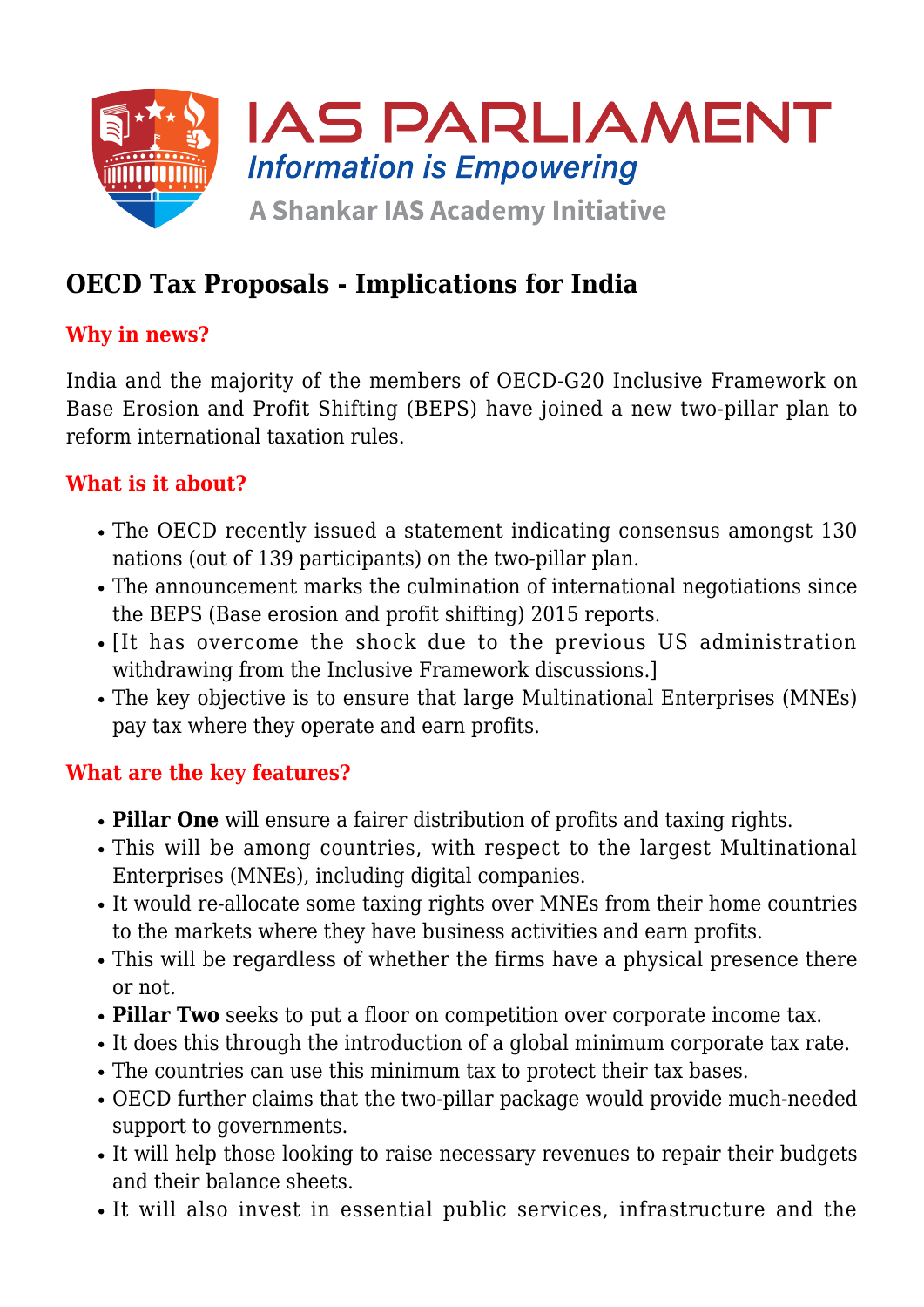measures necessary to help optimize the quality of post-COVID recovery.

#### **How will India be benefitted?**

- The consensus adds much-needed certainty and stability to the international tax system.
- For India, the outcome is crucial because of its active engagement in the OECD-led deliberations.
- India had strongly advocated greater taxing rights to source or market jurisdictions.
- This has indeed been the demand of most developing countries.
- Because new-age MNEs have figured out the basis to limit their global tax incidence.
- They work through innovative tax structures and invisible presence due to digital technologies, within the framework of the current treaty principles.
- The Indian law-makers will now have to make a refined and nuanced direct taxation law.

## **What are the concerns for India?**

- **Application** The proposals include complex rules.
- It includes applying formulas to data relating to global business revenue of the MNE group.
- Also, its application requires real-time information sharing and conjoint implementation by the tax-authorities across the globe.
- Despite the policy level alignment of the participating countries, achieving such shared tax-assessment in practice is challenging and uncertain.
- **Limited scope** By design, the two pillars cover a small class of taxpayers.
- MNEs which have a global turnover above 20 billion euros and net profitability above 10% for Pillar One.
- Given that the coverage is limited, the disputes and differences in approach are likely to continue for taxing smaller players.
- **Net benefit** Accepting the two-pillar solution brings taxing rights for the participating nations.
- Simultaneously, it implies foregoing the taxing rights for others.
- In other words, it is a trade-off, of taxing the big to spare the poor.
- This sounds wise on a progressive-taxation scale and horizontal equity ideal.
- But it may not be fair since it is not necessary that the biggest MNEs earn from India more.
- It also discounts the possibility of taxing the smaller MNEs who earn big from India.
- So, who will have the net benefits from applying these rules remains a